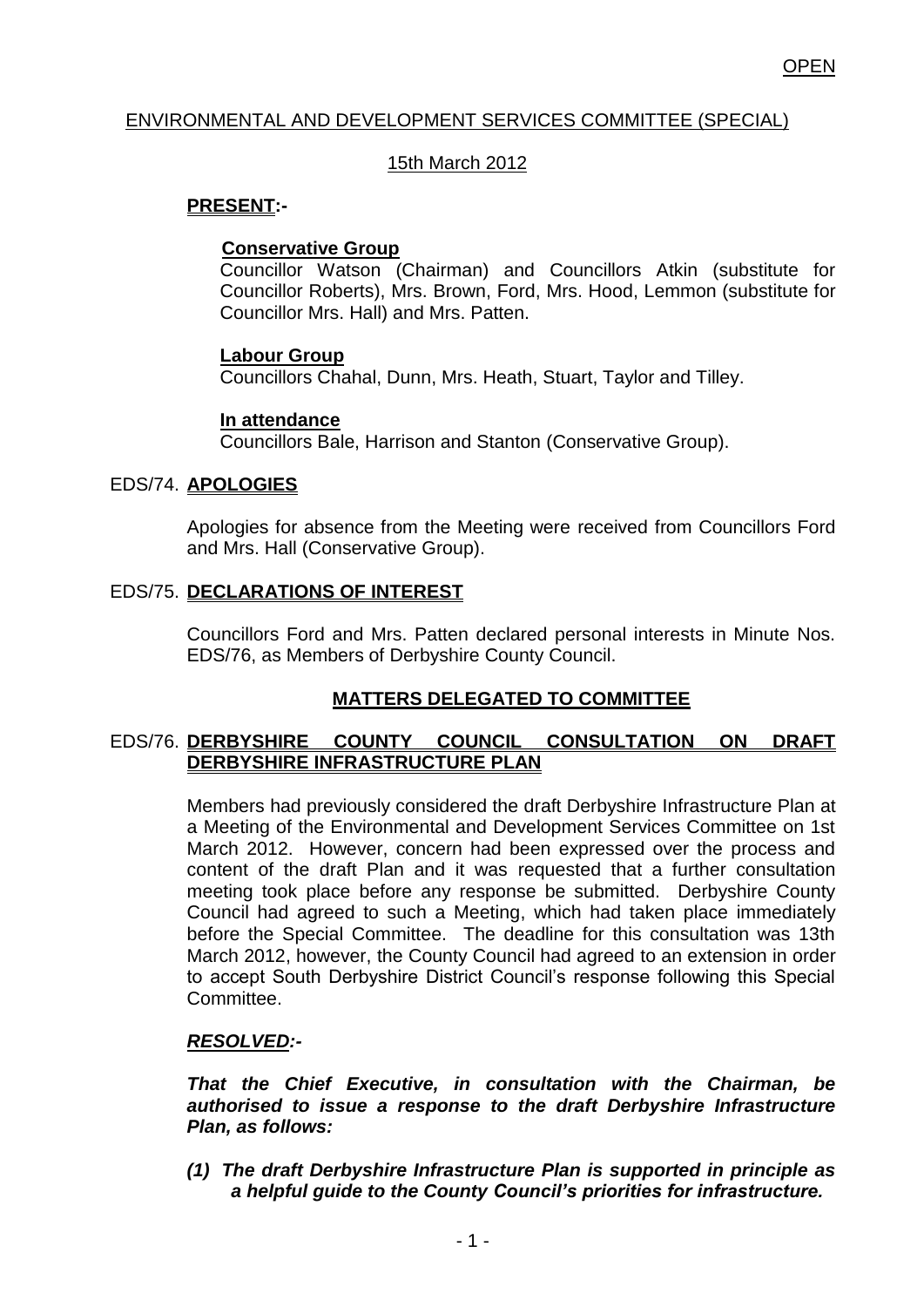- *(2) The County Council be requested to include the following additional items given their importance to the sustainable development of South Derbyshire:*
	- *a bypass scheme at Hatton;*
	- *provision of an additional household waste recycling facility and retention of existing recycling facilities;*
	- *flood management and alleviation measures at Egginton, Ambaston and Shardlow including recognition of the £250k gap funding needed to implement the lower Dove Flood Risk Management Scheme;*
	- *to work with Leicestershire County Council on an eastward extension of the planned Woodville Regeneration route to create a direct connection to the Ashby Bypass;*
	- *Reviewing the need for improved road links between the East and West Midlands.*
- *(3) A commitment be sought from the County Council for a periodic review of the Infrastructure Plan to incorporate any new priorities which may emerge in South Derbyshire. In this regard, the consultation process has been insufficient and Derbyshire County Council should agree a protocol to ensure members' early involvement in any future review.*
- *(4) The District Council make clear that developer contributions via Community Infrastructure Levy and/or S.106 will only be sought by the District Council for items set out in the Derbyshire Infrastructure Plan having regard to the need to also fund other types of infrastructure, together with overall development viability. In particular, it is unrealistic to expect a new secondary school to be funded solely through a South Derbyshire CIL given the County Council's statutory duties in this regard.*
- *(5) The draft Infrastructure Plan be amended to exclude unhelpful references to growth targets currently set out in the East Midlands Regional Plan, given the Government's stated intentions for its abolition.*

# EDS/77.**LOCAL GOVERNMENT ACT 1972 AS AMENDED BY THE LOCAL GOVERNMENT ACT (ACCESS TO INFORMATION) ACT 1985**

#### *RESOLVED:-*

*That, in accordance with Section 100(A)(4) of the Local Government Act 1972 (as amended), the press and public be excluded from the remainder of the Meeting as it is likely, in view of the nature of the business to be transacted or the nature of the proceedings, that there would be disclosed exempt information as defined in the paragraphs of Part 1 of the Schedule 12A of the Act indicated in brackets after each item.*